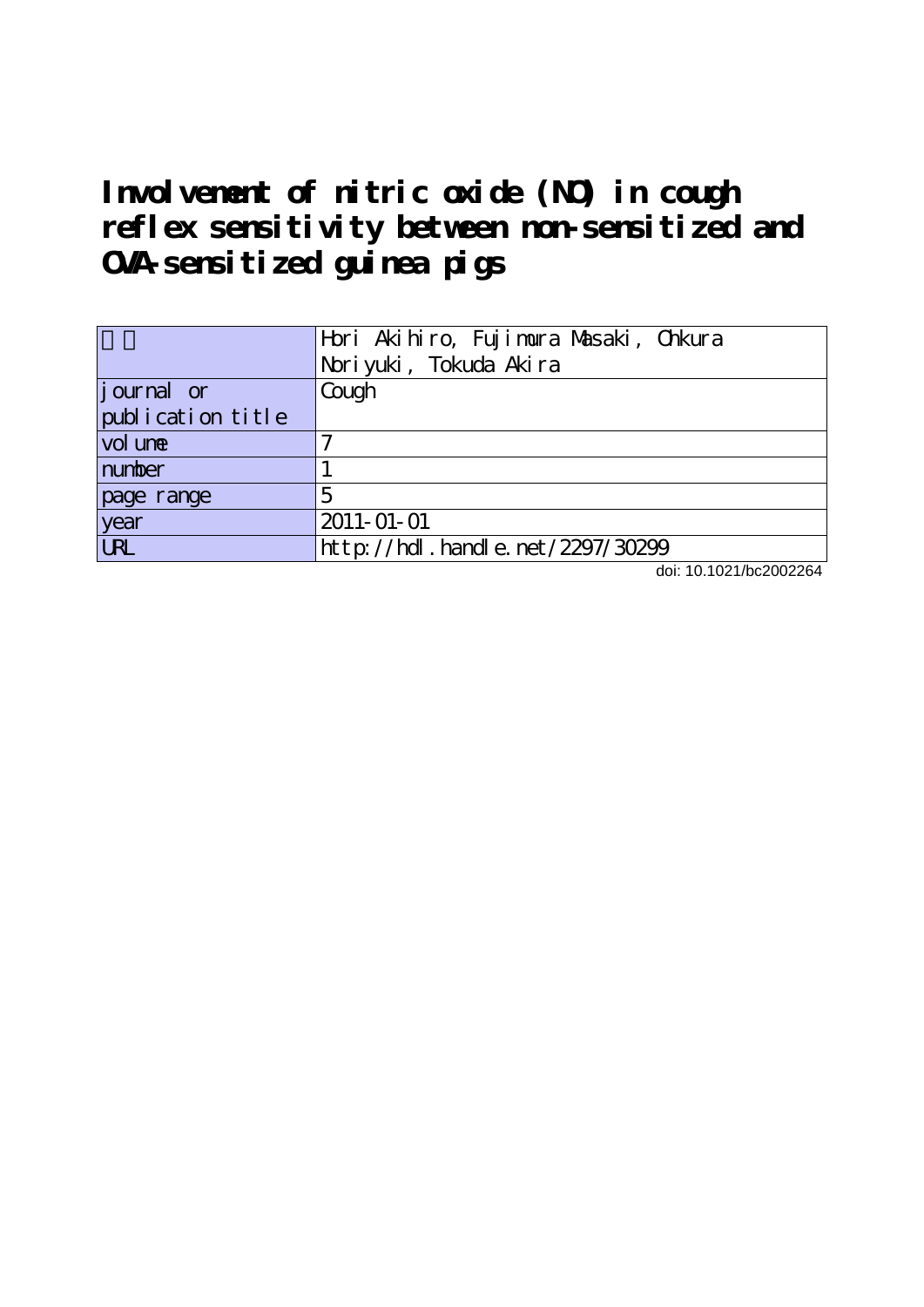



# Involvement of nitric oxide (NO) in cough reflex sensitivity between non-sensitized and OVA-sensitized guinea pigs

Akihiro Hori<sup>†</sup>, Masaki Fujimura<sup>\*†</sup>, Noriyuki Ohkura<sup>†</sup> and Akira Tokuda<sup>†</sup>

# Abstract

Background: Exhaled nitric oxide (ENO) is elevated in bronchial asthma patients, and inhaled corticosteroid therapy lowers the elevated ENO levels in such patients. ENO appears to be an inflammatory marker, but its role in the pathophysiology of cough remains unclear. This study aimed to elucidate the relationship between NO and increased cough reflex sensitivity induced by allergic airway reactions.

Methods: Cough reflex sensitivity to inhaled capsaicin was observed under NO depletion caused by NO synthase (NOS) inhibitors in non-sensitized and ovalbumin (OVA)-sensitized guinea pigs. The bronchoalveolar lavage fluid (BALF) was analyzed in an NO depletion setting using the inducible NOS (iNOS) inhibitor ONO1714 in OVAsensitized guinea pigs.

Results: NO depletion by the non-selective NOS inhibitor L-NAME suppressed cough reflex sensitivity in nonsensitized guinea pigs and OVA-induced increase in cough reflex sensitivity in sensitized guinea pigs; however, iNOS inhibition caused by ONO1714 partially suppressed the OVA-induced increase in cough reflex sensitivity, but not the normal cough response in non-sensitized guinea pigs. ONO1714 did not change BAL cell components in OVA-sensitized guinea pigs.

**Conclusions:** The results suggest that NO may be involved not only in the normal cough reflex circuit, but also in the OVA-induced increase in cough reflex sensitivity, possibly via a different mechanism of action. Further studies are needed to clarify the precise mechanism.

# Background

Nitric oxide (NO) may play an essential role in regulating airway function and in the pathophysiology of inflammatory airway diseases [[1](#page-8-0)]. NO is generated by NO synthase (NOS) from L-arginine in vivo [[2\]](#page-8-0). NOS has three isoforms, namely neuronal NOS (nNOS: NOS-1), endothelial NOS (eNOS: NOS-3), and inducible NOS (iNOS: NOS-2) [\[2](#page-8-0)-[6\]](#page-8-0). The former two isoforms are constitutive isozymes [[7\]](#page-8-0), and are assumed to regulate physiological homeostasis. The latter NOS can produce a much greater amount of NO than the constitutive forms [[8\]](#page-8-0). High concentrations of NO may have not only beneficial functions (e.g. antibacterial, antiparasitic and antiviral), but also detrimental results, such as endotoxin shock [[9\]](#page-8-0), apoptosis [[10](#page-8-0)], and pro-inflammatory effects [[11,12\]](#page-8-0).

Exhaled nitric oxide (ENO) is at significantly elevated levels in bronchial asthma patients compared to healthy subjects [[13\]](#page-8-0). Immunostaining of biopsied bronchial mucosa has shown that iNOS is generally present in much more amounts in the bronchial epithelium of bronchial asthma patients than normal subjects [[3](#page-8-0)]. Glucocorticoids inhibit expression of iNOS, but not of cNOS, in vascular endothelial cells [\[14](#page-8-0)]. These findings indicate that the augmentation of ENO results from increased iNOS expression in the airway of bronchial asthma patients. Recently, ENO measurements are recognized as a good surrogate marker for eosinophilic airway inflammation [[15\]](#page-8-0). De Diego et al. reported that ENO levels in cough variant asthma patients were similar to those in bronchial asthma patients [\[16](#page-8-0)].



© 2011 Hori et al; licensee BioMed Central Ltd. This is an Open Access article distributed under the terms of the Creative Commons Attribution License [\(http://creativecommons.org/licenses/by/2.0](http://creativecommons.org/licenses/by/2.0)), which permits unrestricted use, distribution, and reproduction in any medium, provided the original work is properly cited.

<sup>\*</sup> Correspondence: [fujimura@med3.m.kanazawa-u.ac.jp](mailto:fujimura@med3.m.kanazawa-u.ac.jp)

<sup>†</sup> Contributed equally

Respiratory Medicine, Cellular Transplantation Biology, Kanazawa University Graduate School of Medical Science, 13-1 Takara-machi, Kanazawa 920-8641, Japan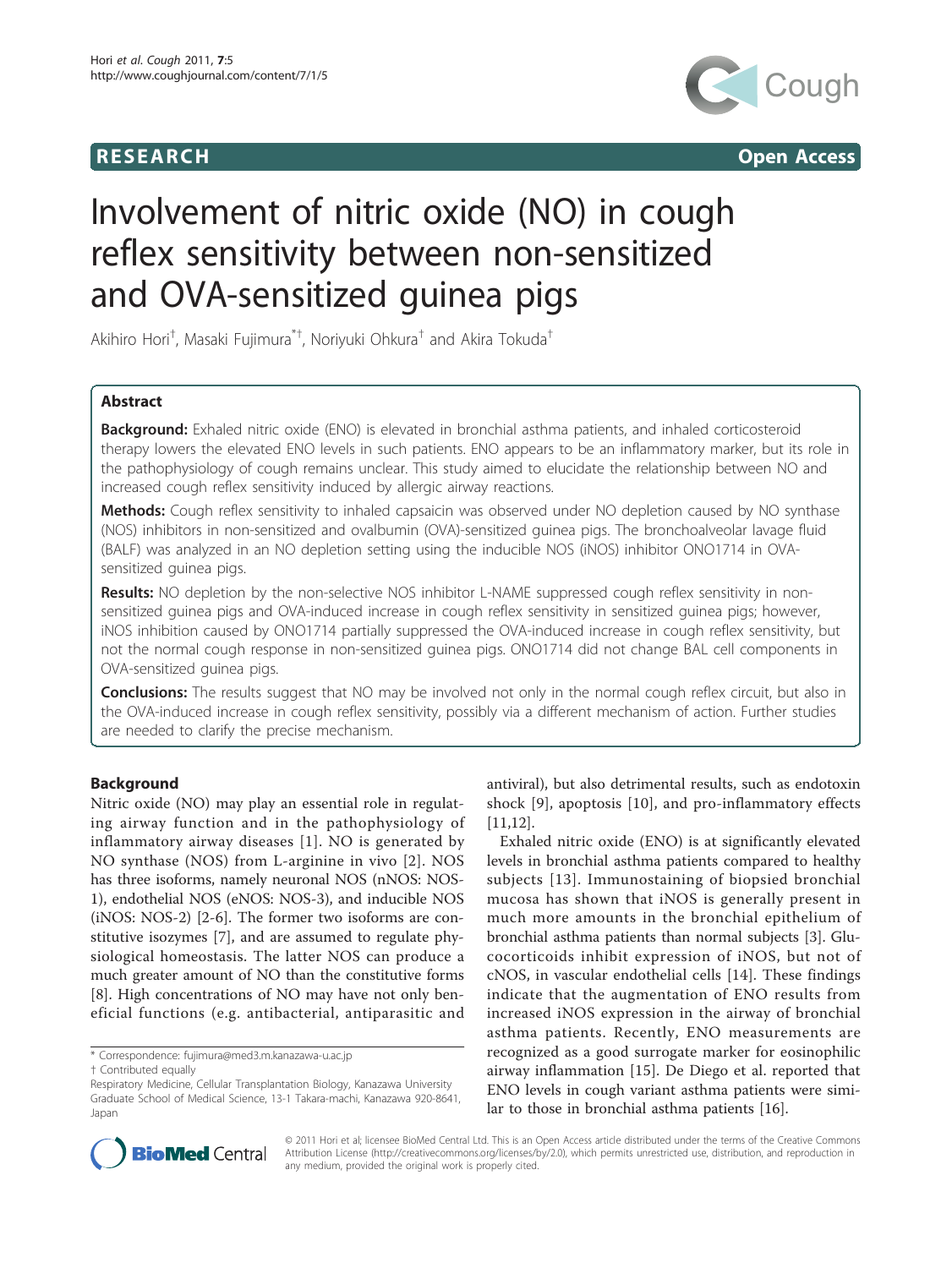Increased cough reflex sensitivity to inhaled capsaicin has been reported in chronic cough associated with eosinophilic airway inflammation, such as non-asthmatic eosinophilic bronchitis [[17\]](#page-8-0), and atopic cough [[18](#page-8-0)]. It is still controversial in bronchial asthma [[19,20\]](#page-8-0). No study has investigated the relationship between cough reflex sensitivity and NO. In this study, we hypothesized that NO produced by iNOS might be a promoter in cough reflex sensitivity, and therefore performed the iNOS inhibition experiment using NOS inhibitors, in non-sensitized guinea pigs with normal cough reflex sensitivity and in OVA-sensitized guinea pigs which were of increased cough reflex sensitivity associated with allergic eosinophilic airway inflammation.

# Methods

#### Animals

Male albino Hartley-strain guinea pigs (body weight, 450-500 g and 150-200 g), obtained from Sankyo Laboratory Service (Toyama, Japan), were used in the non-sensitized model experiment and in actively ovalbumin (OVA)-sensitized and -challenged model experiments, respectively. They were quarantined at the Animal Research Center of Kanazawa University. All animal procedures in this study conformed to the standards set in the Guidelines for the Care and Use of Laboratory Animals at the Takara-machi campus of Kanazawa University.

# Experimental protocol

Experiment 1: NO depletion by the NOS inhibitor L-NAME

The experimental protocol schemes are shown in Figure 1 and [2.](#page-3-0)



Non-sensitized and OVA-sensitized guinea pigs were divided into four groups: control (normal saline) group and groups receiving the non-selective NOS inhibitor L-NAME at doses of 3, 10, and 30 mg/kg ( $n = 6$  for each group). L-NAME was dissolved in physiological saline. Vehicle (normal saline) and L-NAME solution were intraperitoneally administered 0.5 h prior to the measurement of cough reflex sensitivity to inhaled capsaicin. Experiment 2: NO depletion by the selective iNOS inhibitor ONO1714

The experimental protocol schemes are shown in Figure 1 and [3.](#page-3-0)

Non-sensitized and OVA-sensitized guinea pigs were divided into three groups: control (normal saline) group and groups receiving the selective iNOS inhibitor ONO1714 at doses of 0.1 and 0.3 mg/kg ( $n = 6$  for each group). ONO1714 (1S,5R,6R,7R)-7-chloro-3-imino-5 methyl-2-azabicyclo [4.1.0]heptane hydrochloride, a fused piperidine derivative, is a competitive iNOS inhibitor with a high safety margin (maximum tolerance dose (MTD) = 30 mg/kg, i.v., MTD/50% inhibitory dose for NOx accumulation = 3000 in mice) [[21](#page-8-0)]; it was provided by Ono Pharmaceutical Co. Ltd. (Osaka, Japan). ONO1714 was dissolved in normal saline at doses of 0.1 and 0.3 mg/kg. Vehicle (normal saline) and ONO1714 solution were first intraperitoneally administered 0.5 h prior to the measurement of cough reflex sensitivity to inhaled capsaicin, and were again administered 0.5 h prior to ENO measurement followed by bronchoalveolar lavage (BAL), which was performed 24 h after the measurement of cough reflex sensitivity.

# Active sensitization and OVA challenge

Guinea pigs were OVA sensitized by the method reported by Muraki et al [[22](#page-9-0)]. Guinea pigs weighing 150-200 g were intraperitoneally administered with 2.0 mg of OVA and 100 mg of aluminum hydroxide [Al  $(OH)<sub>3</sub>$ ] two days after an intraperitoneal administration of 30 mg/kg cyclophosphamide. Three weeks later, boosting was performed by intraperitoneal administration of 0.01 mg of OVA and 100 mg of  $Al(OH)_{3}$ . Three weeks after boosting, OVA sensitized guinea pigs were challenged with an aerosolized OVA solution under spontaneous breathing at 20 min after an intraperitoneal administration of diphenhydramine (20 mg/kg) to avoid acute anaphylactic respiratory distress. Conscious guinea pigs were placed in a dual chamber plethysmograph (head chamber volume, 1520 mL) (Model PMUA + SAR, Buxco Electronics, Sharon, CT, USA). Guinea pigs were challenged with 10 mg/mL OVA aerosol for 90 s (head chamber only, 0.08 mL/min output). The aerosol was generated using the DeVilbiss 646 nebulizer (DeVilbiss Co., Somerset, PA, USA) operated by compressed air at 7.57 L/min (Minipon 54B-588, Origin Medical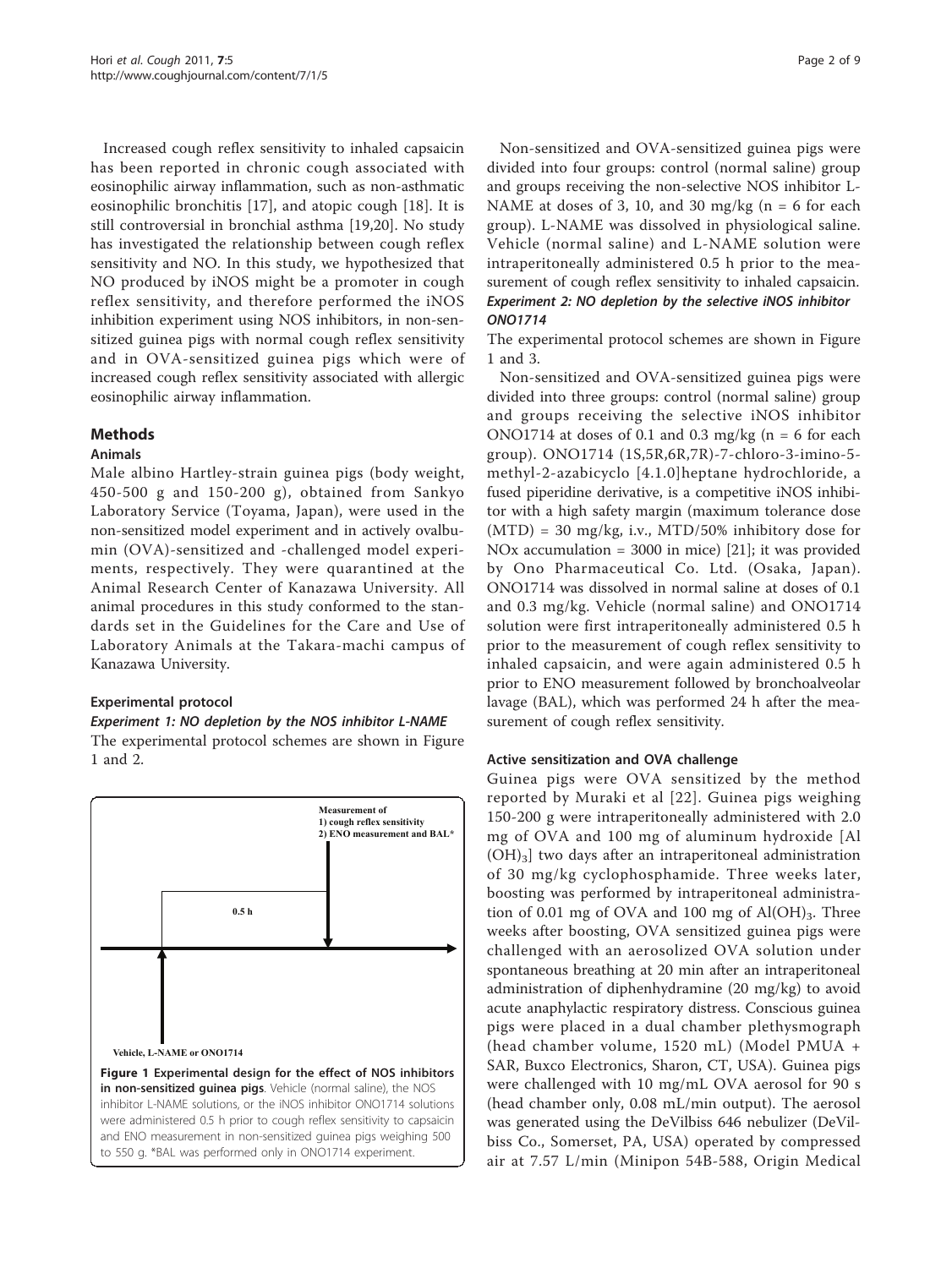<span id="page-3-0"></span>

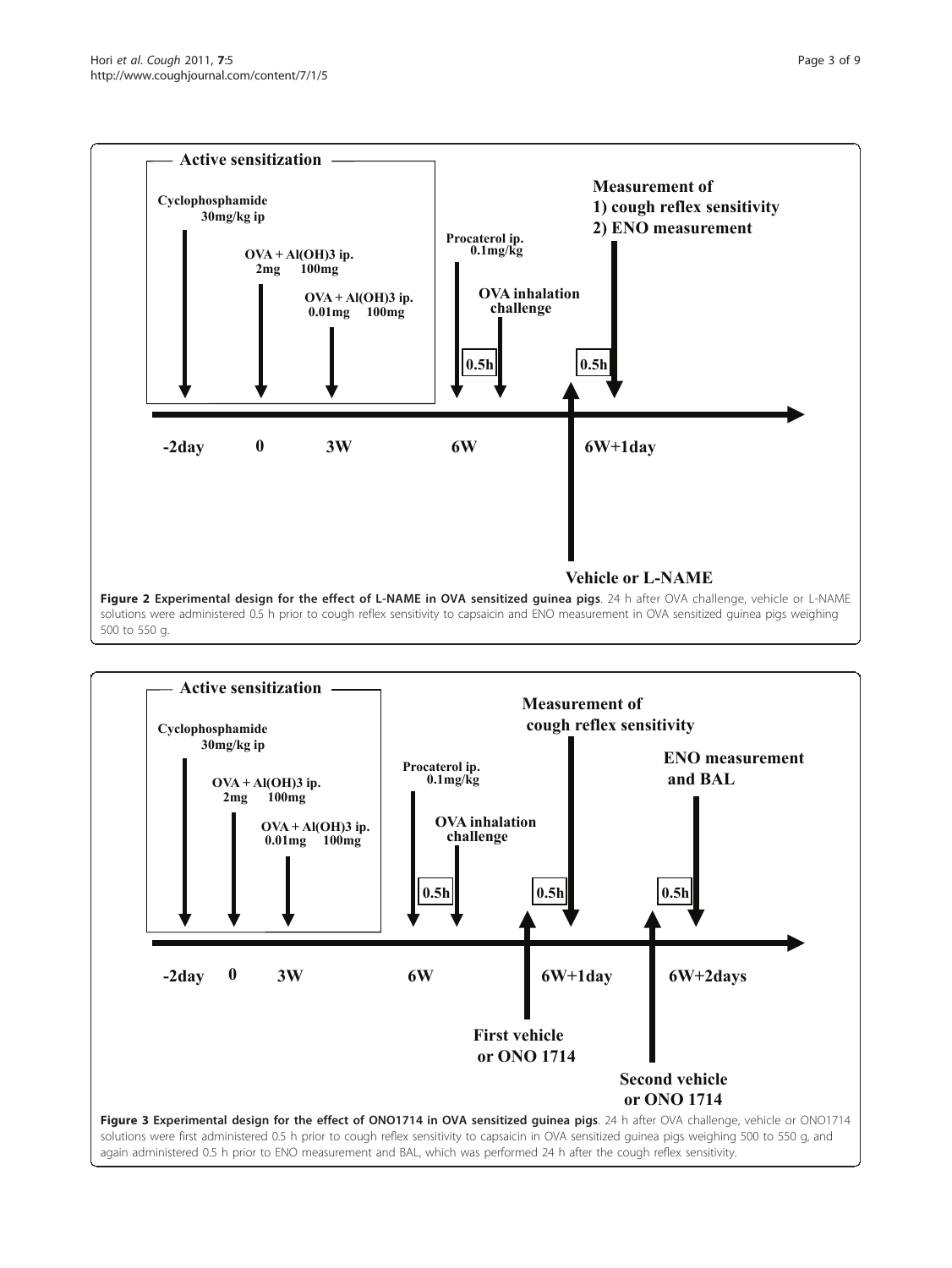Industry Co., Ltd., Tokyo, Japan). Cough reflex sensitivity to inhaled capsaicin was measured in the guinea pigs 24 h after OVA challenge.

#### Cough reflex sensitivity to capsaicin

Cough reflex sensitivity was measured as described previously [[23](#page-9-0)]. Capsaicin (30.5 mg) was dissolved in Tween 80 (1 mL) and ethanol (1 mL) and then dissolved in physiological saline (8 mL) to prepare a  $10^{-2}$  M stock solution, which was stored at -20°C. This solution was diluted with physiological saline to prepare  $10^{-6}$  and  $10^{-4}$ M solutions. Each conscious guinea pig was placed in an airtight, custom-built, transparent plastic box consisting of two isolated chambers: a head chamber (1600 mL volume) and a body chamber. Pressure in the body chamber was recorded. Cough was detected as a change in pressure (a rapid inspiration followed by rapid expiration). To disregard motion- and sneezing-related changes in pressure, movements of the guinea pigs were visually monitored. Cough reflex sensitivity of non-sensitized or OVA-sensitized guinea pigs was measured 0.5 h after treatment with vehicle, L-NAME, or ONO1714. Each guinea pig was initially exposed to the nebulized  $10^{-6}$  M capsaicin solution, followed by the  $10^{-4}$  M solution. Solutions were inhaled for 2 min with intervals of 8 min using the DeVilbiss 646 nebulizer operated by compressed air at 1.6 L/min (Iwaki Air Pump AP-115AN, Iwaki Co., Ltd., Tokyo, Japan). The nebulizer output was 0.037 mL/min. The number of coughs was counted during 2 min inhalation of each capsaicin solution and for additional 1 min. The total number of coughs during the 3-minute period was recorded for each concentration of capsaicin inhaled. These procedures were not performed in a blinded manner.

# Exhaled NO measurement

ENO was measured by the off-line method [[24](#page-9-0)]. The expired air was sampled immediately after the measurement of cough reflex sensitivity in the L-NAME experiment and 24 h after the measurement (48 h after OVA challenge) in the ONO1714 experiment. Guinea pigs were intraperitoneally anesthetized with 75 mg/kg of sodium pentobarbital and were placed in a supine position. After tracheal cannulation with a polyethylene tube (outer diameter, 2.5 mm; inner diameter, 2.1 mm), the guinea pigs were artificially ventilated using a small animal respirator (Model 1680, Harvard Apparatus Co., Inc., South Natick, MA, USA) adjusted to a tidal volume of 10 mL/kg at a rate of 60 strokes/min. The expired air from the expiration valve of the ventilator was collected twice in the Mylar bag for 100 s. Within 2 h after sampling, the air was applied to the Sievers Model NOA280 chemiluminescence analyzer (Sievers Instruments, Boulder, CO, USA). The analyzer was calibrated with 650 ppb NO in  $N_2$  (Taiyo Nippon Sanso Corporation, Tokyo, Japan) according to the manufacturer's instructions. The sampling flow rate of the chemiluminescence analyzer was 200 mL/min.

#### Bronchoalveolar lavage (BAL)

BAL was performed immediately after ENO sampling. The lungs were lavaged twice through the tracheal cannula with 10 mL of saline (total: 20 mL). The cells in BAL fluid (BALF) were stained with Turk's solution and counted in duplicate in a hemocytometer (in a Burker chamber). Differential cell counts were performed on a smear prepared using a cytocentrifuge and stained with Wright-Giemsa. In our previous study using the same experimental system, we have shown that augmentation of cough reflex sensitivity induced by single OVA inhalation is preserved during 48 h in OVA sensitized guinea pigs [[23\]](#page-9-0). The procedures of anesthesia, tracheal cannulation, sampling of expired gas, and BAL require considerable time, which interferes with the measurement of cough reflex sensitivity that should be performed at scheduled time points. Therefore, we performed ENO and BAL cell component measurements at 24 h after the measurement of cough reflex sensitivity.

#### Data analysis

Statistical differences were determined using the Student's t-test. A P value less than 0.05 was considered statistically significant.

# Results

Because the  $10^{-6}$  M capsaicin solution elicited few coughs in both non-sensitized and OVA-sensitized guinea pigs, cough reflex sensitivity was assessed by the number of coughs elicited by 10-4 M capsaicin solution. Significantly (p < 0.0001) more frequent number of coughs was observed in OVA-sensitized guinea pigs compared to non-sensitized guinea pigs (Figure [4,](#page-5-0) Figure [5\)](#page-5-0). ENO and eosinophil counts in BALF were significantly higher in OVA-sensitized guinea pigs compared to non-sensitized guinea pigs (Figure [6](#page-6-0), Figure [7,](#page-7-0) Table [1\)](#page-7-0), suggesting that the OVA-induced increase in cough reflex sensitivity may be associated with increased NO production and eosinophil accumulation.

Experiment 1: NO depletion by the NOS inhibitor L-NAME Figure [4](#page-5-0) shows the effect of L-NAME on cough response to aerosolized capsaicin in non-sensitized and OVA-sensitized guinea pigs. The number of coughs induced by the  $10^{-4}$  M capsaicin solution was significantly suppressed by L-NAME in a dose-dependent manner in both non-sensitized and OVA-sensitized guinea pigs. ENO was also suppressed by L-NAME in both non-sensitized and OVA-sensitized guinea pigs (Figure [6](#page-6-0)).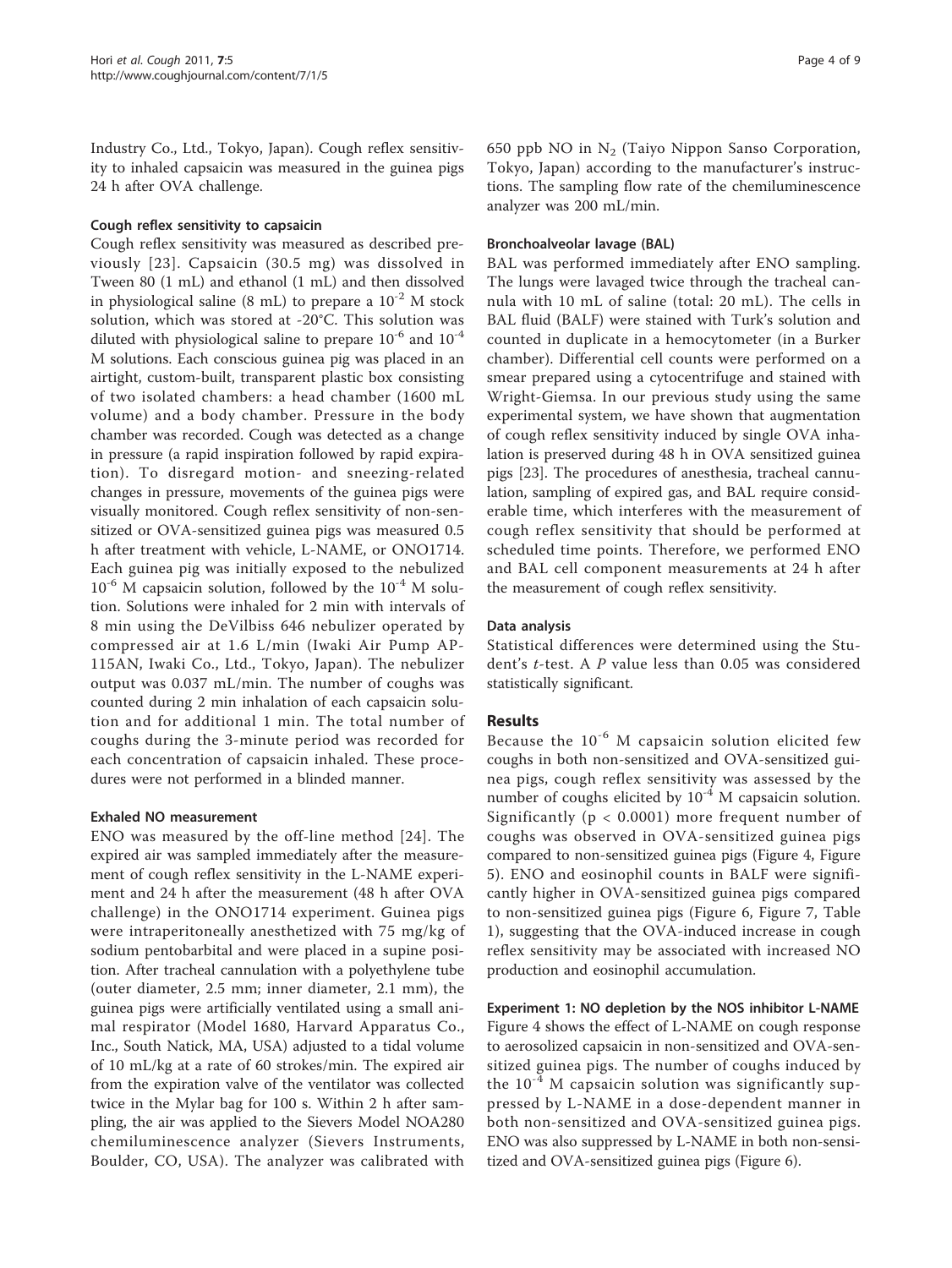<span id="page-5-0"></span>

Figure 4 Effect of L-NAME on cough reflex sensitivity, between non-sensitized and OVA-sensitized guinea pigs. L-NAME suppressed cough reflex sensitivity to the 10<sup>-4</sup> M capsaicin solution in both groups dose-dependently. Each individual is presented in open circle, and the mean value is shown as a horizontal bar. n = 6 for each group,  $*p < 0.05 **p < 0.01$ 



guinea pigs, there were no antitussive effects of ONO1714 observed, partial antitussive effect of ONO1714 on cough reflex sensitivity to the  $10^{-4}$ M capsaicin solution was observed in only OVA-sensitized guinea pigs. Each individual is presented in open circle, and the mean value is shown as a horizontal bar.  $n = 6$  for each group, \*\*p < 0.01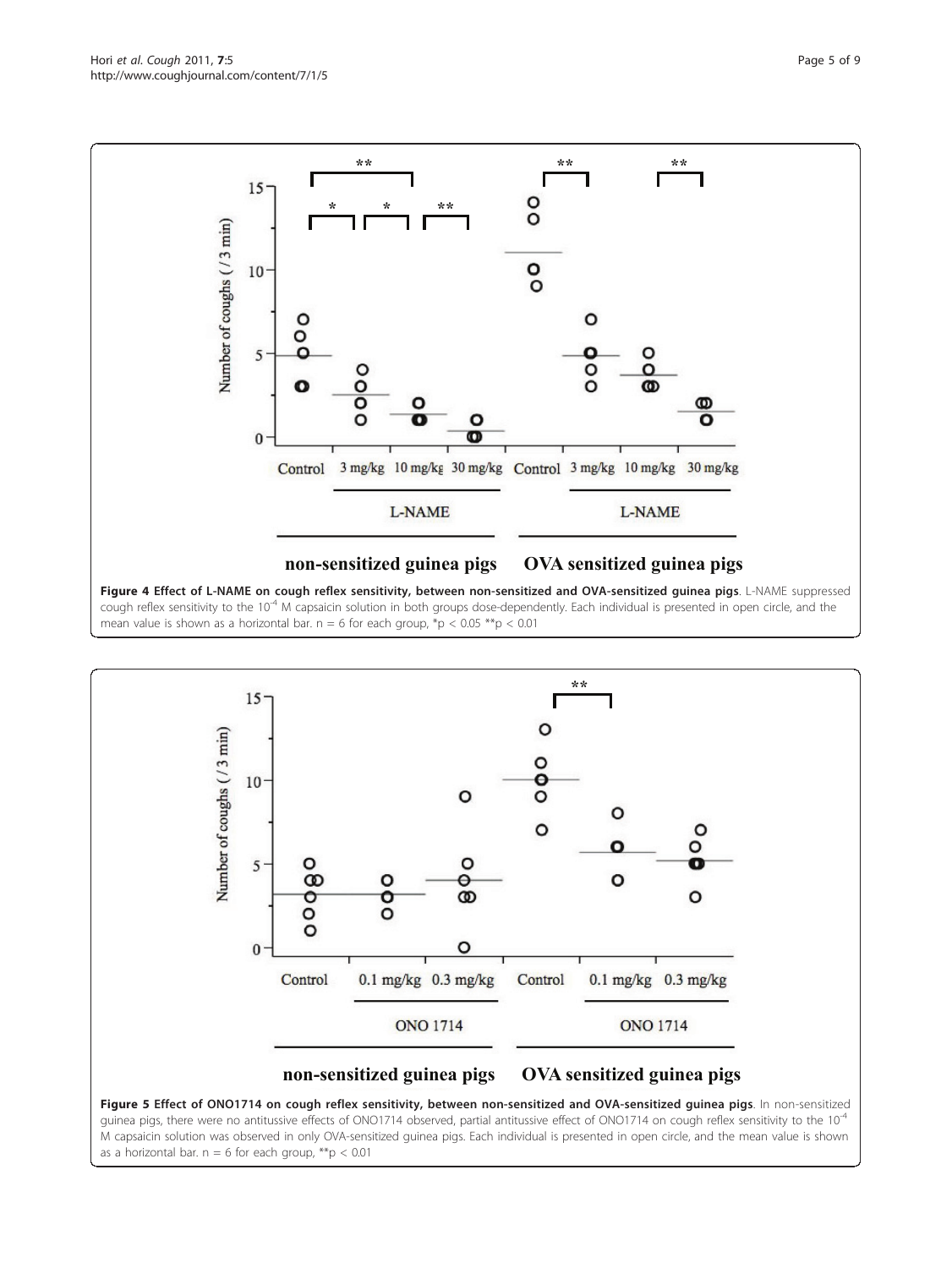<span id="page-6-0"></span>

# Experiment 2: NO depletion by the selective iNOS inhibitor ONO1714

Figure [5](#page-5-0) shows the effect of ONO1714 on the coughs induced by the  $10^{-4}$  M aerosolized capsaicin solution in non-sensitized and OVA-sensitized guinea pigs. In non sensitized guinea pigs, the number of coughs was not influenced by ONO1714. On the other hand, in OVAsensitized guinea pigs, the number of coughs was significantly suppressed, whereas inhibition by ONO1714 was not dose-dependent. Further, ENO was significantly suppressed by ONO1714 in both non-sensitized and OVAsensitized guinea pigs (Figure [7\)](#page-7-0), suggesting a discrepancy between inhibition of cough response to capsaicin and NO production in non-sensitized guinea pigs.

The effect of ONO1714 on BAL cell components s is shown in Table [1](#page-7-0). Total cell and eosinophil counts were increased in OVA-sensitized guinea pigs compared to non-sensitized guinea pigs. ONO1714 had no influence on BAL cell components in any of the experimental guinea pigs.

#### **Discussion**

The present study demonstrated that ENO from OVAsensitized guinea pigs was significantly higher than that from non-sensitized guinea pigs; cough reflex sensitivity to inhaled capsaicin was significantly higher as well, as was shown in our previous study [[23\]](#page-9-0). First, we

performed NOS inhibition experiment utilizing the nonselective NOS inhibitor L-NAME, and clearly showed the antitussive effect caused by NO depletion with L-NAME, in both non-sensitized and OVA-sensitized guinea pigs. NO seemed to be a promoter in cough reflex sensitivity, and previous reports have pointed out the possibility of pro-inflammatory action of NO created by iNOS. Ohuchi et al [\[25\]](#page-9-0) reported that iNOS induction by endotoxin inhalation enhanced substance P-induced microvascular leakage. Liu et al [[26\]](#page-9-0) examined the effects of OVA sensitization and challenge on iNOS gene expression in rats, and reported 3-fold increases of iNOS mRNA in their lungs sensitized to OVA alone. Therefore we considered that NO produced by iNOS might be a possible promoter in cough reflex sensitivity and performed the second experiment using the selective iNOS inhibitor ONO1714, which lowered ENO levels in both groups. ONO1714 reduced the OVAinduced increase in cough reflex sensitivity only in sensitized guinea pigs, but it did not affect the normal cough reflex sensitivity in non-sensitized guinea pigs. Our initial hypothesis emerged to be not supported by these findings,

Prado et al [[27\]](#page-9-0) showed that OVA sensitization enhanced the recruitment of iNOS-positive mononuclear cells and eosinophils in guinea pigs, and that L-NAME administration attenuated the number of mononuclear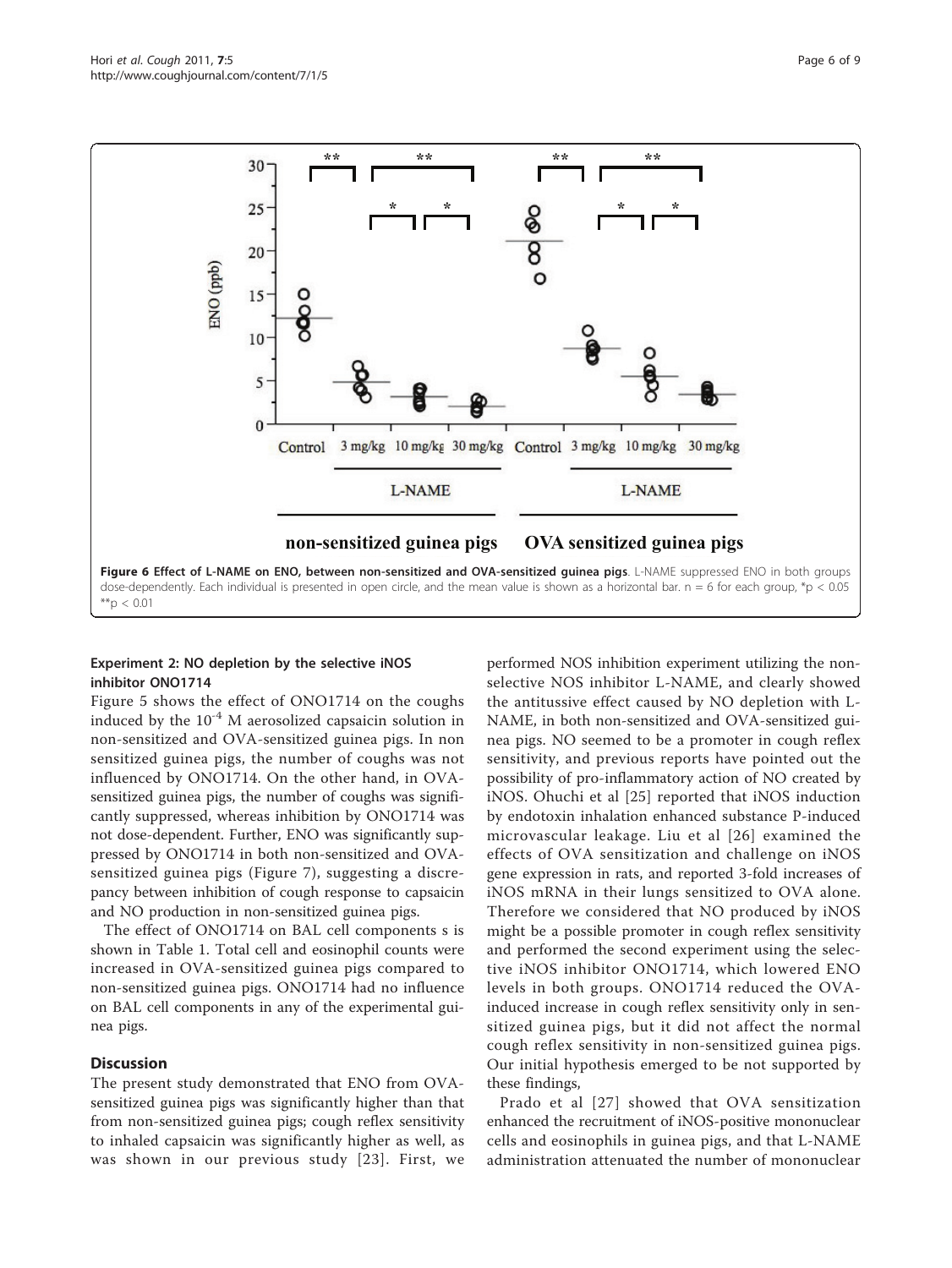<span id="page-7-0"></span>

cells and eosinophils. Feder et al [[28\]](#page-9-0) reported that OVAinduced pulmonary eosinophilia in OVA-sensitized mice was significantly reduced by L-NAME, and they proposed an eosinophil chemotactic action of NO. Thus, we attempted to clarify the role of eosinophils, in addition to that of NO, as a promoter of cough reflex sensitivity. In this study, although BAL was not performed in the L-NAME experiment, ONO1714 despite administering twice was shown to have no inhibitory effect against BAL eosinophilia. We speculate that at least two pathways might be involved in cough reflex sensitivity; NO-dependent and eosinophil-dependent pathways.

Our results may be explained by an idea that L-NAME may work as a complete inhibitor of NO, while

ONO1714 gives partial suppression of NO synthesis by exclusively inhibiting iNOS-dependent generation of NO. And we speculate the involvement of not only NO produced by iNOS, but also other crucial factors in cough reflex sensitivity. Several trials have explored whether or not NOS inhibition is effective in allergic bronchitis. In guinea pigs, which are antigen-induced chronic pulmonary inflammation models, cNOS inhibition causes bronchoconstriction and airway remodeling, and selective iNOS inhibition attenuates these effects [[29](#page-9-0)]. These findings indicate that cNOS inhibition seems to be detrimental, and iNOS inhibition is a possible target of novel therapeutic agents in bronchial asthma. Disappointingly, Singh [[30\]](#page-9-0) reported that

|                            | Table T Druittioalveolar lavage tell allalysis |                |               |               |                |  |  |
|----------------------------|------------------------------------------------|----------------|---------------|---------------|----------------|--|--|
| <b>Total cells</b>         | $(10^5 \text{ cells/mL})$                      | Mac $(%)$      | Neu (%)       | Lym $(\%)$    | Eos $(\% )$    |  |  |
| non-sensitized guinea pigs |                                                |                |               |               |                |  |  |
| Control                    | $1.11 \pm 0.11$                                | $71.8 + 7.1$   | $9.2 + 5.6$   | $1.8 \pm 0.8$ | $16.8 \pm 5.6$ |  |  |
| ONO1714: 0.1 mg/kg         | $1.09 \pm 0.12$                                | $74.5 + 4.3$   | $6.2 + 1.5$   | $1.4 + 0.4$   | $17.9 + 4.7$   |  |  |
| ONO1714: 0.3 mg/kg         | $0.88 \pm 0.09$                                | $76.0 \pm 2.1$ | $5.3 + 3.3$   | $1.5 \pm 0.5$ | $17.7 + 1.6$   |  |  |
| OVA sensitized guinea pigs |                                                |                |               |               |                |  |  |
| Control                    | $2.63 + 0.26$                                  | $24.1 + 3.1$   | $2.5 + 0.6$   | $0.9 + 0.3$   | $72.4 + 3.1$   |  |  |
| ONO1714: 0.1 mg/kg         | $2.68 \pm 0.12$                                | $25.1 \pm 1.0$ | $2.8 \pm 0.3$ | $0.5 \pm 0.2$ | $71.6 + 1.4$   |  |  |
| ONO1714: 0.3 mg/kg         | $2.64 + 0.36$                                  | $28.5 + 3.6$   | $0.8 + 0.3$   | $0.8 + 0.3$   | $69.9 + 3.7$   |  |  |

| Table 1 Bronchoalveolar lavage cell analysis |
|----------------------------------------------|
|----------------------------------------------|

BAL was performed immediately after cough reflex sensitivity in non-sensitized guinea pigs. Whereas in OVA sensitized guinea pigs, BAL was performed 24 h after cough reflex sensitivity. MAC, macrophages; NEU, neutrophils; LYM, lymphocytes; EOS, eosinophils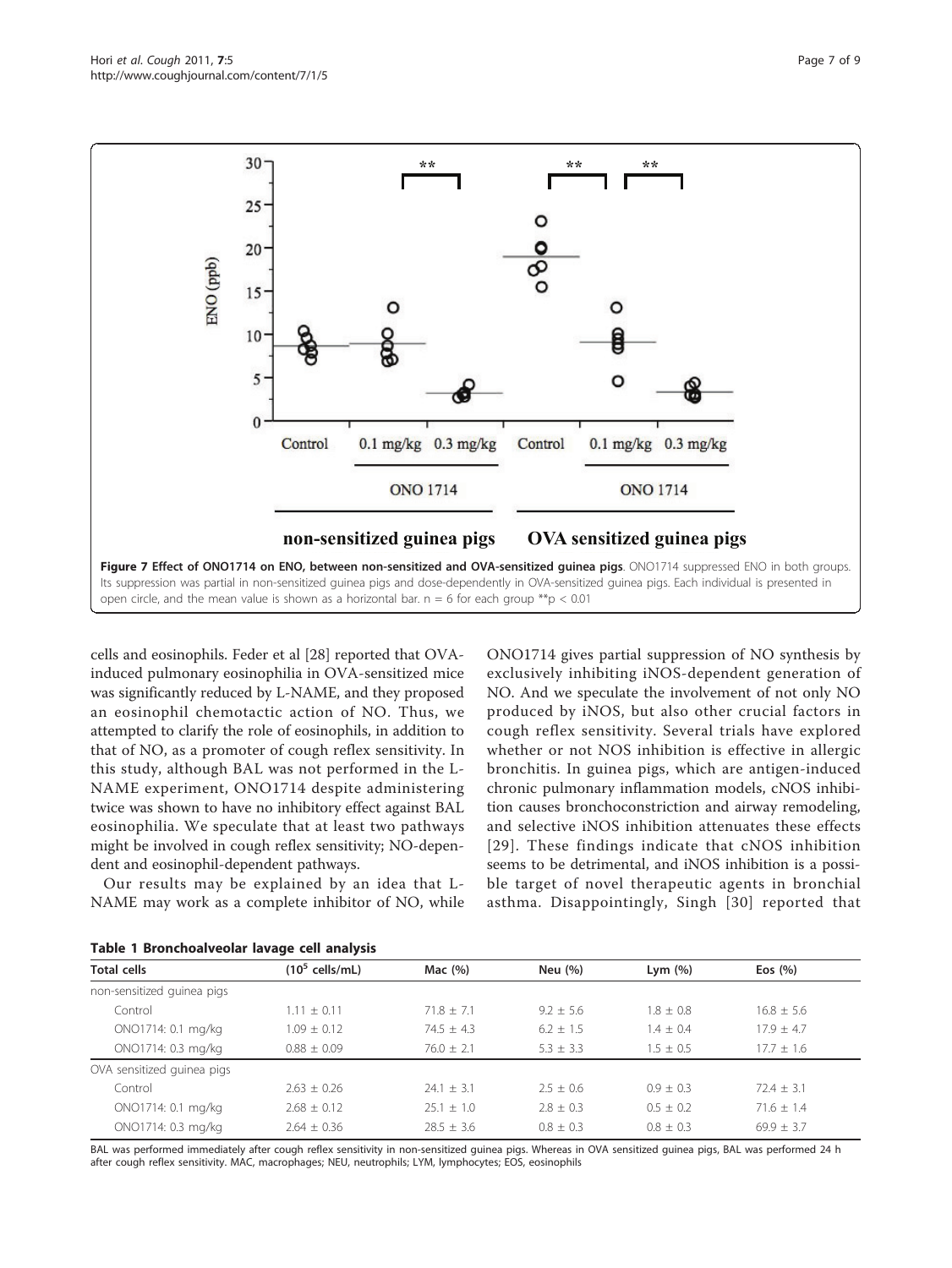<span id="page-8-0"></span>selective iNOS inhibition effectively reduced ENO, but did not alter airway hyperresponsiveness and inflammation. This is consistent with our present results that no anti-inflammatory effects were observed in selective iNOS inhibition with ONO1714. Corticosteroids, which are clinically the most effective medication for bronchial asthma, induce ENO depletion and suppression of airway eosinophilia, but have not been proved to diminish cough reflex sensitivity.

Pharmacological therapies for cough, such as codeine, have not made significant progress and the development of innovative antitussive agents is expected. Transient receptor potential cation channel, subfamily V, member 1(TRPV1) antagonists have been recognized as potential antitussives [\[31](#page-9-0)]. TRPV1 is a capsaicin receptor located in primary sensory neurons, where neuropeptides such as substance P are colocalized [[32](#page-9-0)]. Moore et al [[33](#page-9-0)] reported that an NO signaling cascade had unmasked functional neurokinin 2 receptors in acutely isolated nodose ganglion neurons of guinea pigs, and that NO seemed to act in afferent pathways of cough reflex. In this study, we could not explain the reason for partial inhibitory effect of iNOS inhibitor in cough reflex sensitivity. Therefore further studies involving other selective iNOS inhibitors or iNOS-knocked-out animals are needed.

# Conclusions

Our results showed that L-NAME totally suppressed cough reflex sensitivity to inhaled capsaicin and reduced ENO in both non-sensitized and OVA-sensitized guinea pigs. On the other hand, although ONO1714 showed a partial suppression of cough reflex sensitivity associated with further ENO suppression in OVA-sensitized guinea pigs, it had no antitussive effect despite ENO suppression in non-sensitized guinea pigs. ONO1714 did not influence BAL cell components 48 h after OVA challenge in sensitized animals. Our experiments suggest that NO is involved in both the normal cough reflex circuit and increased cough reflex sensitivity induced by allergic reaction. However, the pathway of involvement is too complex to be explained by the results of the present study. The precise mechanism of action need to be investigated in future studies.

#### Authors' contributions

AH conceived the entire study, contributed to its design, helped in data acquisition and interpretation, and drafted the manuscript. MF conceived the study, contributed to its design, helped in data acquisition and interpretation. NO and AT participated in acquisition and interpretation of data. All authors read and approved the final manuscript.

#### Competing interests

The authors declare that they have no competing interests.

Received: 6 November 2009 Accepted: 22 September 2011 Published: 22 September 2011

#### References

- 1. Barnes PJ: [Nitric oxide and airway disease.](http://www.ncbi.nlm.nih.gov/pubmed/7546629?dopt=Abstract) Ann Med 1995, 27:389-393.
- 2. Kobzik L, Bredt DS, Lowenstein CJ, Drazen J, Gaston B, Sugarbaker D, Stamler JS: [Nitric oxide synthase in human and rat lung:](http://www.ncbi.nlm.nih.gov/pubmed/7691109?dopt=Abstract) [immunocytochemical and histochemical localization.](http://www.ncbi.nlm.nih.gov/pubmed/7691109?dopt=Abstract) Am J Respir Cell Mol Biol 1993, 9:371-377.
- 3. Hamid Q, Springall DR, Riveros-Moreno V, Chanez P, Howarth P, Redington A, Bousquet J, Godard P, Holgate S, Polak JM: [Induction of nitric](http://www.ncbi.nlm.nih.gov/pubmed/7504773?dopt=Abstract) [oxide synthase in asthma.](http://www.ncbi.nlm.nih.gov/pubmed/7504773?dopt=Abstract) Lancet 1993, 342:1510-1513.
- 4. Shaul PW, North AJ, Wu LC, Wells LB, Brannon TS, Lau KS, Michel T, Margraf LR, Star RA: [Endothelial nitric oxide synthase is expressed in](http://www.ncbi.nlm.nih.gov/pubmed/7527428?dopt=Abstract) [cultured human bronchiolar epithelium.](http://www.ncbi.nlm.nih.gov/pubmed/7527428?dopt=Abstract) J Clin Invest 1994, 94:2231-2236.
- 5. Fischer A, Mundel P, Mayer B, Preissler U, Philippin B, Kummer W: [Nitric](http://www.ncbi.nlm.nih.gov/pubmed/7682679?dopt=Abstract) oxide synthase in quinea pig lower airway innervation. Neurosci Lett 1993, 149:157-160.
- 6. Robbins RA, Barnes PJ, Springall DR, Warren JB, Kwon QJ, Buttery LDK, Wilson AJ, Geller DA, Polak JM: [Expression of inducible nitric oxide in](http://www.ncbi.nlm.nih.gov/pubmed/7521161?dopt=Abstract) [human lung epithelial cells.](http://www.ncbi.nlm.nih.gov/pubmed/7521161?dopt=Abstract) Biochem Biophys Res Commun 1994, 203:209-218.
- 7. Ricciardolo FL, Sterk PJ, Gaston B, Folkerts G: [Nitric oxide in health and](http://www.ncbi.nlm.nih.gov/pubmed/15269335?dopt=Abstract) [disease of the respiratory system.](http://www.ncbi.nlm.nih.gov/pubmed/15269335?dopt=Abstract) Physiol Rev 2004, 84:731-765.
- 8. Koarai A, Ichinose M, Sugiura H, Tomaki M, Watanabe M, Yamagata S, Komaki Y, Shirato K, Hattori T: [iNOS depletion completely diminishes](http://www.ncbi.nlm.nih.gov/pubmed/12358336?dopt=Abstract) [reactive nitrogen-species formation after an allergic response.](http://www.ncbi.nlm.nih.gov/pubmed/12358336?dopt=Abstract) Eur Respir J 2002, 20:609-616.
- 9. Kilbourn RG, Gross SS, Jubran A, Adams J, Griffith OW, Levi R, Lodato RF: [NG-Methyl-L-arginine inhibits tumor necrosis factor-induced](http://www.ncbi.nlm.nih.gov/pubmed/2333306?dopt=Abstract) [hypotension: Implications for the involvement of nitric oxide.](http://www.ncbi.nlm.nih.gov/pubmed/2333306?dopt=Abstract) Proc Natl Acad Sci USA 1990, 87:3629-3632.
- 10. Lipton SA, Choi YB, Pan ZH, Lei SZ, Chen HS, Sucher NJ, Loscalzo J, Singel DJ, Stamler JS: [A redox-based mechanism for the neuroprotective](http://www.ncbi.nlm.nih.gov/pubmed/8394509?dopt=Abstract) [and neurodestructive effects of nitric oxide and related nitroso](http://www.ncbi.nlm.nih.gov/pubmed/8394509?dopt=Abstract)[compounds.](http://www.ncbi.nlm.nih.gov/pubmed/8394509?dopt=Abstract) Nature 1993, 364:626-632.
- 11. Hesse AK, Dorger M, Kupatt C, Krombach F: [Proinflammatory role of](http://www.ncbi.nlm.nih.gov/pubmed/15377396?dopt=Abstract) [inducible nitric oxide synthase in acute hyperoxic lung injury.](http://www.ncbi.nlm.nih.gov/pubmed/15377396?dopt=Abstract) Respiratory Research 2004, 5:11.
- 12. Barnes PJ: [NO or no NO in asthma?](http://www.ncbi.nlm.nih.gov/pubmed/8711662?dopt=Abstract) Thorax 1996, 51:218-220.
- 13. Kharitonov SA, Yates D, Robbins RA, Logan SR, Shinebourne EA, Barnes PJ: [Increased nitric oxide in exhaled air of asthmatic patients.](http://www.ncbi.nlm.nih.gov/pubmed/7904001?dopt=Abstract) Lancet 1994, 343:133-135.
- 14. Radomski MW, Palmer RMJ, Moncada S: [Glucocorticoids inhibit the](http://www.ncbi.nlm.nih.gov/pubmed/1702214?dopt=Abstract) [expression of an inducible, but not the constitutive, nitric oxide](http://www.ncbi.nlm.nih.gov/pubmed/1702214?dopt=Abstract) [synthase in vascular endothelial cells.](http://www.ncbi.nlm.nih.gov/pubmed/1702214?dopt=Abstract) Proc Natl Acad Sci USA 1990, 87:10043-10047.
- 15. Taylor DR, Pijnenburg MW, Smith AD, De Jongste JC: [Exhaled nitric oxide](http://www.ncbi.nlm.nih.gov/pubmed/16936238?dopt=Abstract) [measurements: clinical application and interpretation.](http://www.ncbi.nlm.nih.gov/pubmed/16936238?dopt=Abstract) Thorax 2006, 61:817-827.
- 16. De Diego A, Martinez E, Perpina M, Nieto L, Compte L, Macian V, Senent L: [Airway inflammation and cough sensitivity in cough-variant asthma.](http://www.ncbi.nlm.nih.gov/pubmed/16197473?dopt=Abstract) Allergy 2005, 60:1407-1411.
- 17. Brightling CE, Ward R, Wardlaw AJ, Pavord ID: [Airway inflammation, airway](http://www.ncbi.nlm.nih.gov/pubmed/10780759?dopt=Abstract) [responsiveness and cough before and after inhaled budesonide in](http://www.ncbi.nlm.nih.gov/pubmed/10780759?dopt=Abstract) [patients with eosinophilic bronchitis.](http://www.ncbi.nlm.nih.gov/pubmed/10780759?dopt=Abstract) Eur Respir J 2000, 15:682-686.
- 18. Fujimura M, Ogawa H, Yasui M, Matsuda T: [Eosinophilic tracheobronchitis](http://www.ncbi.nlm.nih.gov/pubmed/10606929?dopt=Abstract) [and airway cough hypersensitivity in chronic non-productive cough.](http://www.ncbi.nlm.nih.gov/pubmed/10606929?dopt=Abstract) Clin Exp Allergy 2000, 30:41-47.
- 19. Doherty MJ, Mister R, Pearson MG, Calverley PMA: [Capsaicin](http://www.ncbi.nlm.nih.gov/pubmed/10899239?dopt=Abstract) [responsiveness and cough in asthma and chronic obstructive](http://www.ncbi.nlm.nih.gov/pubmed/10899239?dopt=Abstract) [pulmonary disease.](http://www.ncbi.nlm.nih.gov/pubmed/10899239?dopt=Abstract) Thorax 2000, 55:643-649.
- 20. Fujimura M, Sakamoto S, Kamio Y, Matsuda T: [Cough receptor sensitivity](http://www.ncbi.nlm.nih.gov/pubmed/1572440?dopt=Abstract) [and bronchial responsiveness in normal and asthmatic subjects.](http://www.ncbi.nlm.nih.gov/pubmed/1572440?dopt=Abstract) Eur Respir J 1992, 5:291-295.
- 21. Naka M, Nanbu T, Kobayashi Kamanaka Y, Komeno M, Yanase R, Fukutomi T, Fujimura S, Seo HG, Fujiwara N, Ohuchida S, Suzuki K, Kondo K, Taniguchi N: [A potent inhibitor of inducible nitric oxide synthase, ONO-](http://www.ncbi.nlm.nih.gov/pubmed/10753680?dopt=Abstract)[1714, a cyclic amide derivative.](http://www.ncbi.nlm.nih.gov/pubmed/10753680?dopt=Abstract) Biochem Biophys Res Commun 2000, 270:663-667.